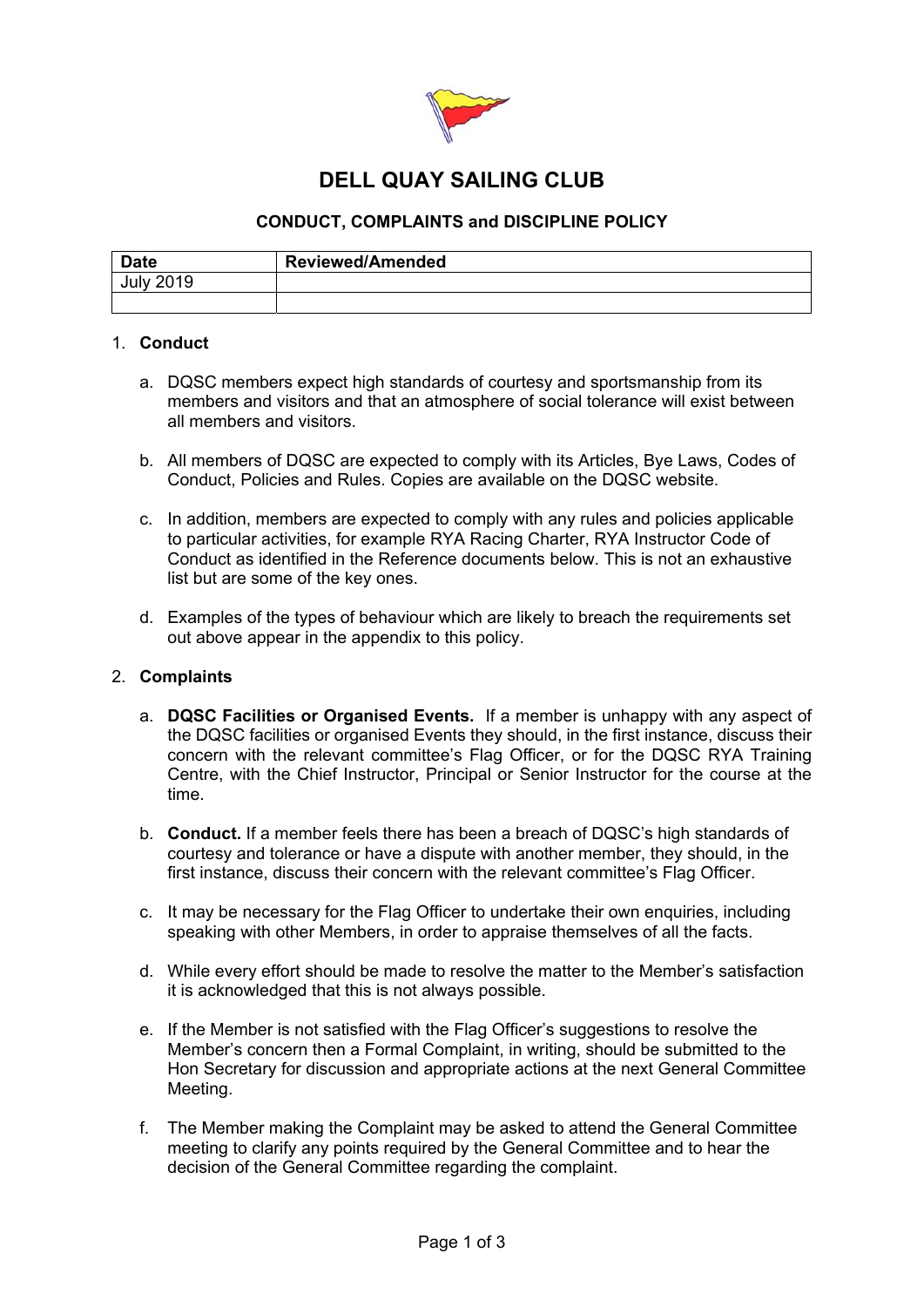

# **DELL QUAY SAILING CLUB**

- g. The Member making the complaint will be sent a record of the General Committees decision.
- 3. The disciplinary procedures for breach of a member's obligations are set out in the Articles and Bye laws of DQSC, copies of which are available on its website.

### **Reference Documents**

DQSC Equality and Diversity Policy

DQSC Ltd. Articles of Association Article 3.1.2

Equality Act 2010

DQSC Safeguarding Children Policy

RYA Instructor Code of Conduct, Coach Code of Ethics and Conduct, Youth Racing and Anti-Bullying Policy, Code of Conduct for Junior Sailing

RYA Racing Charter

Chichester Harbour Code of Conduct for Racing